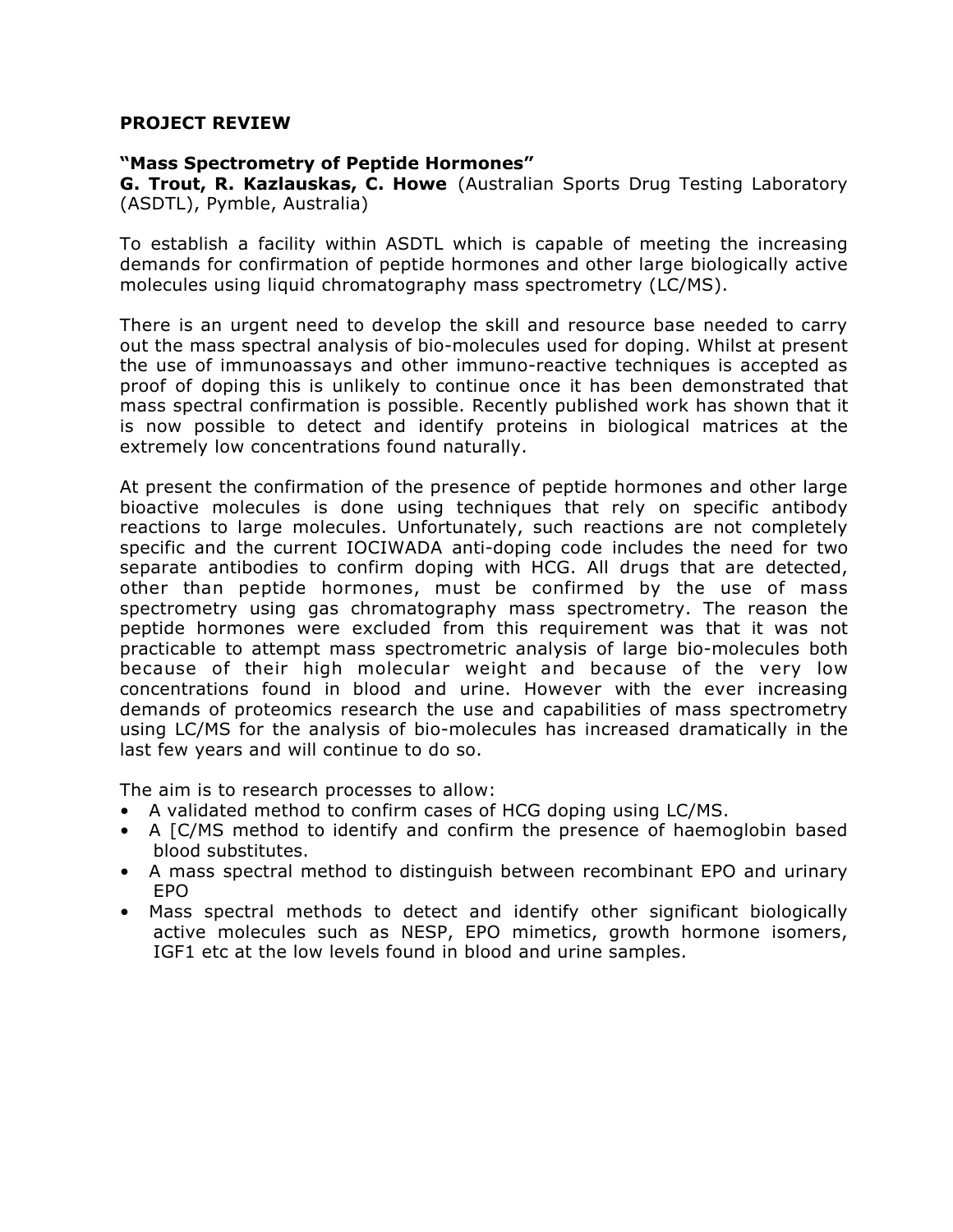# **Mass Spectrometry of Peptide Hormones**

## **Results and Conclusions**

In the first year of this three year project we completed a validated method for confirming the presence of haemoglobin based oxygen carriers in serum and began to investigate methods that could be used for confirmation of the abuse of peptide hormones. The first has been achieved and a paper describing the work has been published (Goebel, 2005). The latter activity was focused on two peptide hormones, human chorionic gonadotropin (hCG) and erythropoietin (EPO). Mass spectrometric analysis of peptides and proteins provides structural information which can uniquely identify the compound being examined. WADA rules mass spectrometry as the definitive method for confirmation except in the case of peptide hormones. It has been seen with the development of new techniques such as carbon isotope ratio mass spectrometry that, once a mass spectral technique can be shown to replace or supplement a less rigorous procedure, its use becomes essential both to confirm guilt and to demonstrate innocence. The same will apply to the peptide hormones in the near future and positive cases will require mass spectral confirmation once it is possible to do so.

It was intended that in the second stage of this project that we would establish capillary chromatography coupled with high resolution mass spectrometry (HRMS) as a routine procedure for the analysis of peptide digests and proteins. We have completed the development and validation of a precise MS method for the reliable identification and quantitation of hCG in urine at physiological levels. In addition we have extended this procedure to assist in developing a method with the potential to distinguish between recombinant and urinary hCG.

We have developed of methods for the concentration and purification of hormones such as hCG, EPO, insulins and IGF-I from urine and serum to assist in their subsequent analysis by LC/ MS/ MS. A method has been developed and validated for the detection of synthetic insulins in both serum and urine (Goebel et al 2008). The method will soon be an ISO17025 method for routine use in our laboratory. Work has also proceeded on methodology for the detection and quantitation of IGF-I and related analogues such as long R3 IGF-I in serum.

Our ability to detect and identify peptide hormones at physiological levels has recently been enhanced by our purchase of a Thermo LTQ-Orbitrap XL with an Eksigent 2D Nano LC and a Michrom Advance Nanospray source. Using this instrument we are capable of detecting natural gonadotrophin releasing hormone (GnRH) in urine at levels significantly below those previously reported (Thomas et al 2008)